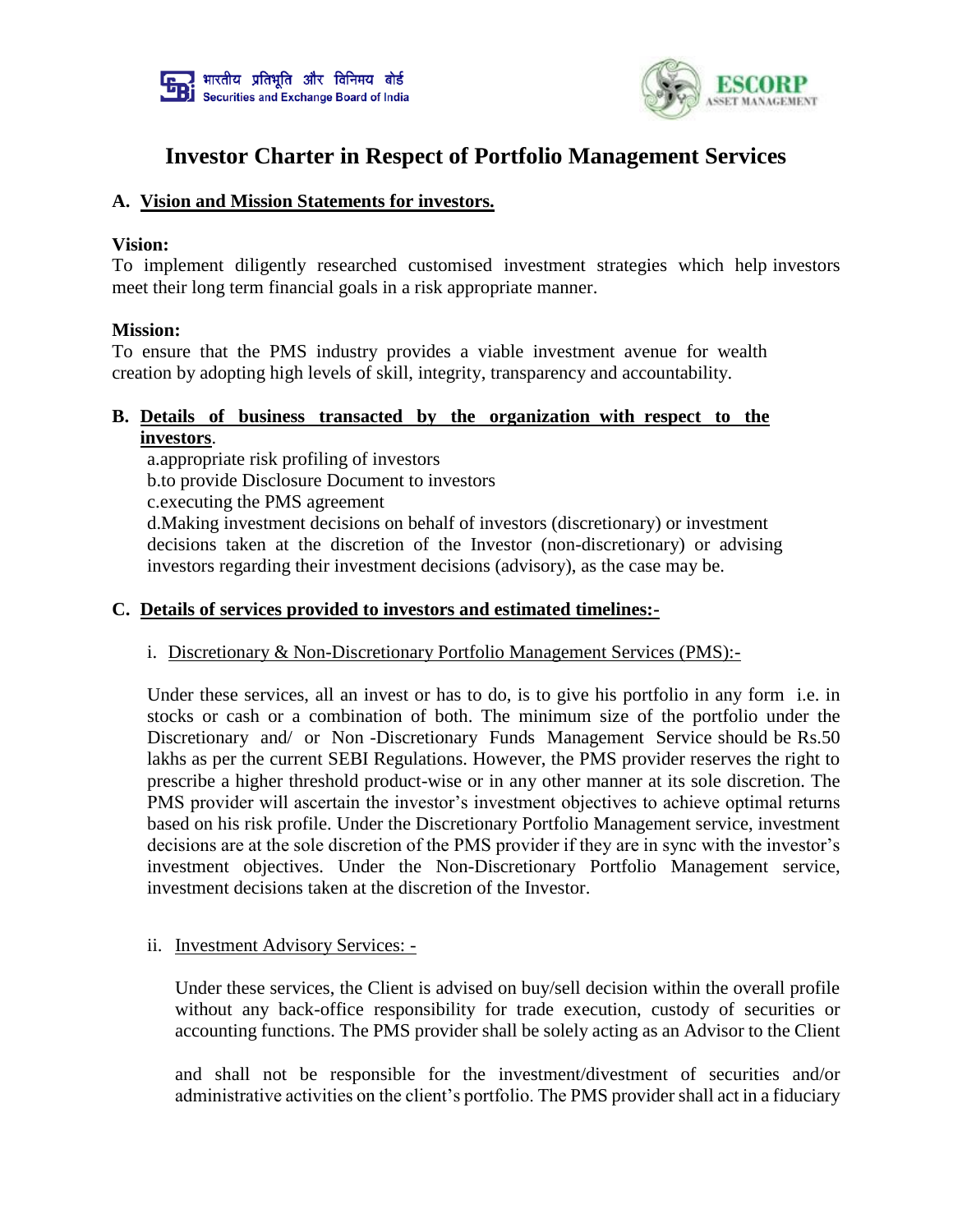



capacity towards its Client and shall maintain arm's length relationship with its other activities. The PMS provider shall provide advisory services in accordance with guidelines and/or directives issued by the regulatory authorities and/or the Client from time to time in this regard.

#### iii. Client On-boarding

- a. Ensuring compliance with KYC and AML guidelines.
- b. franking & signing the Power of Attorney to make investment decisions on behalf of the investor.
- c. opening demat account and funding of the same from the investor's verified bank account and/or transfer of securities from verified demat account of the investor and
- d. Mapping the said demat account with Custodian.

#### iv. Ongoing activities

- a. To provide periodic statements to investors as provided under the PMS Regulations 2020 and other SEBI notifications and circulars ("PMS Regulations") and
- b. Providing each client an audited account statement on an annual basis which includes all the details as required under the PMS Regulations.
- v. Fees and Expenses

Charging and disclosure of appropriate fees & expenses in accordance with the PMS Regulations.

#### vi. Closure and Termination

Upon termination of PMS Agreement by either party, the securities and the funds lying in the account of the investor shall be transferred to the verified bank account/ demat account of the investor.

#### vii. Grievance Redressal

Addressing in a time bound manner investor's queries, service requests and grievances, if any, on an ongoing basis.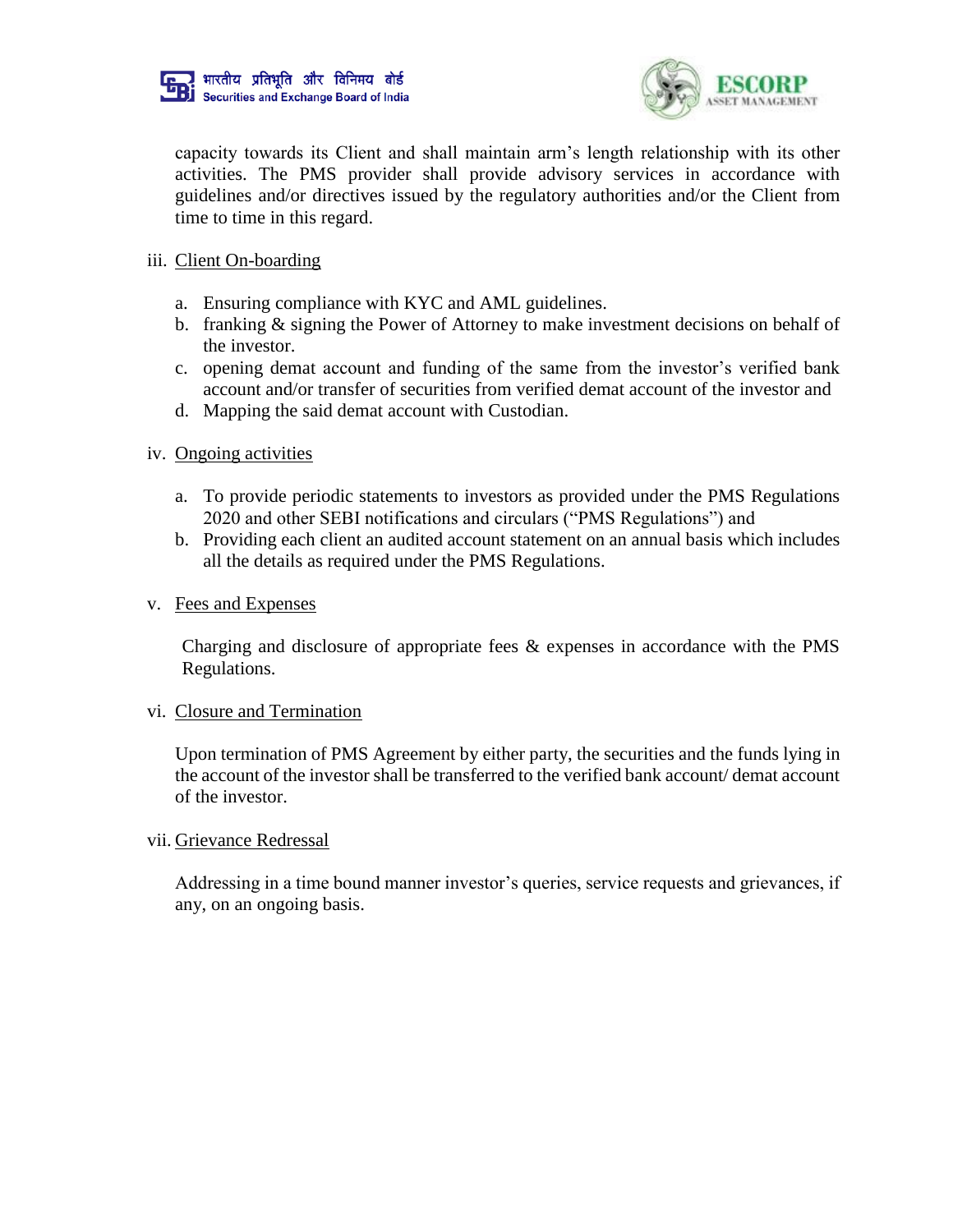



# **Timelines of the services provided to investors are as follows:**

| Sr. No. | <b>Service / Activity</b>                      | <b>Timeline</b>                          |
|---------|------------------------------------------------|------------------------------------------|
| 1.      | Opening<br><b>PMS</b><br>of<br>account         | 7 days from receipt of all requisite     |
|         | <i>(including)</i><br>demat<br>account)<br>for | documents from the client, subject to    |
|         | residents.                                     | review of the documents for accuracy     |
|         |                                                | and completeness by portfolio manager    |
|         |                                                | and allied third party service providers |
|         |                                                | as may be applicable.                    |
| 2.      | Opening<br><b>PMS</b><br>of<br>account         | 14 days from receipt of all requisite    |
|         | (including demat account) for non-             | documents from the client, subject to    |
|         | individual clients.                            | review of the documents for accuracy     |
|         |                                                | and completeness by portfolio manager    |
|         |                                                | and allied third party service providers |
|         |                                                | as may be applicable.                    |
| 3.      | Opening<br>of<br><b>PMS</b><br>account         | 14 days from receipt of all requisite    |
|         | (including demat account, bank                 | documents from the client, subject to    |
|         | account and trading account) for               | review of the documents for accuracy     |
|         | non-resident clients.                          | and completeness by portfolio manager    |
|         |                                                | and allied third party service providers |
|         |                                                | as may be applicable.                    |
| 4.      | Registration of nominee in PMS                 | Registration of nominee should happen    |
|         | account and demat account.                     | along with account opening, therefore    |
|         |                                                | turnaround time should be same as        |
|         |                                                | account opening turnaround time.         |
| 5.      | Modification of nominee in PMS                 | days from receipt of requisite<br>10     |
|         | account and demat account.                     | nominee modification form, subject to    |
|         |                                                | review of the documents for accuracy     |
|         |                                                | and completeness by portfolio manager    |
|         |                                                | and allied third party service providers |
|         |                                                | as may be applicable.                    |
| 6.      | Uploading of PMS account                       | 10 days from date of account opening     |
|         | <b>CKYC</b><br>in<br><b>KRA</b><br>and         | (Portfolio Manager may rely on the       |
|         | database.                                      | custodian for updating the same).        |
| 7.      | Whether portfolio manager<br>is                | At the time of client signing the        |
|         | registered with SEBI, then SEBI                | agreement; this information should be    |
|         | registration number.                           | a part of the account opening form and   |
|         |                                                | disclosure document.                     |
| 8.      | Disclosure about latest networth of            | Disclosure of portfolio manager's total  |
|         | portfolio manager and total AUM.               | AUM - monthly to SEBI                    |
|         |                                                | Disclosure of latest networth should be  |
|         |                                                | the disclosure<br>done in<br>document    |
|         |                                                | whenever<br>there<br>any material<br>are |
|         |                                                | changes.                                 |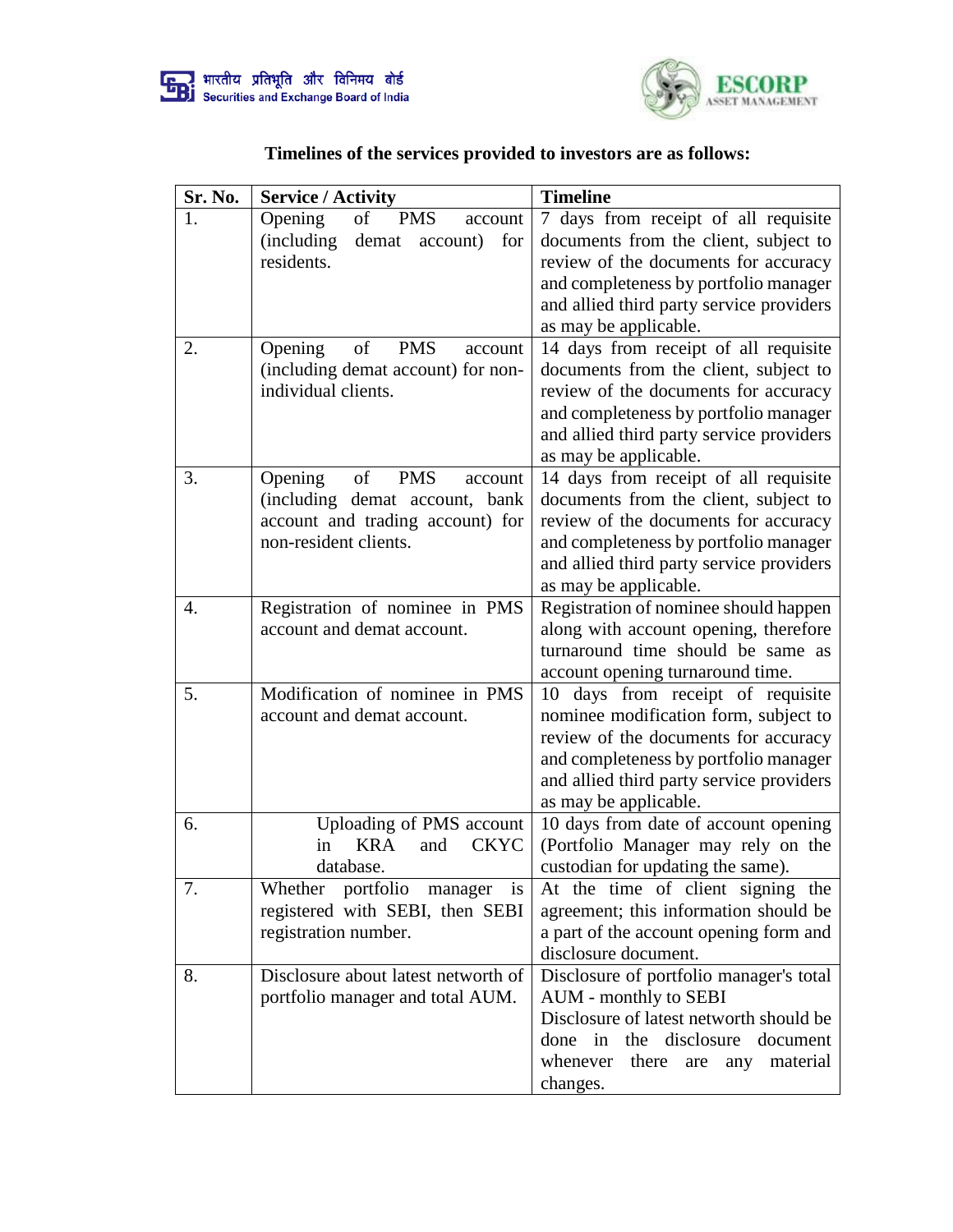



| 9.  | Intimation of type of PMS account     | At the time of client signing the          |
|-----|---------------------------------------|--------------------------------------------|
|     | - discretionary.                      | agreement; this information should be      |
|     |                                       | a part of the account opening form.        |
| 10. | Intimation of type of PMS account     | At the time of client signing the          |
|     | - non discretionary.                  | agreement; this information should be      |
|     |                                       | a part of the account opening form.        |
| 11. | Intimation<br>client<br>what<br>to    | At the time of client signing the          |
|     | discretionary account entails and     | agreement; this information should be      |
|     | powers that can be exercised by       | a part of the account opening form.        |
|     | portfolio manager.                    |                                            |
| 12. | Intimation to client what non-        | At the time of client signing the          |
|     | discretionary account entails and     | agreement; this information should be      |
|     | powers that can be exercised by       | a part of the account opening form.        |
|     | portfolio manager                     |                                            |
| 13. | Copy of executed PMS agreement        | Within 3 days of client request.           |
|     | sent to client.                       |                                            |
| 14. | Frequency of disclosures<br>of        | All details regarding client portfolios    |
|     | available eligible funds.             | should be shared quarterly (point 26).     |
| 15. | Issuance of funds and securities      | This data should be shared on a            |
|     | balance statements held by client.    | quarterly basis or upon client request.    |
| 16. | Intimation of name and demat          | Within 3 days of PMS and demat             |
|     | account number of custodian for       | account opening.                           |
|     | PMS account.                          |                                            |
| 17. | Conditions<br>of<br>termination<br>of | At the time of client signing the          |
|     | contract.                             | agreement; this information should be      |
|     |                                       | a part of the account opening form.        |
| 18. | Intimation regarding PMS fees and     | At the time of client signing the          |
|     | modes of payment or frequency of      | agreement; this information should be      |
|     | deduction.                            | a part of the account opening form.        |
| 19. | POA taken copy providing to           | Within 3 days of client request.           |
|     | client.                               |                                            |
| 20. | Intimation to client about what all   | At the time of client signing the          |
|     | transactions can portfolio manager    | agreement; this information should be      |
|     | do using PoA.                         | a part of the account opening form.        |
| 21. | Frequency of providing audited        | Annual.                                    |
|     | reports to clients                    |                                            |
| 22. | Explanation of risks involved in      | At the time of client signing the          |
|     | investment.                           | agreement; this information should be      |
|     |                                       | a part of the account opening form.        |
| 23. | Intimation of tenure of portfolio     | Indicative tenure should be disclosed at   |
|     | investments.                          | of client<br>time<br>signing<br>the<br>the |
|     |                                       | agreement; this information should be      |
|     |                                       | a part of the account opening form.        |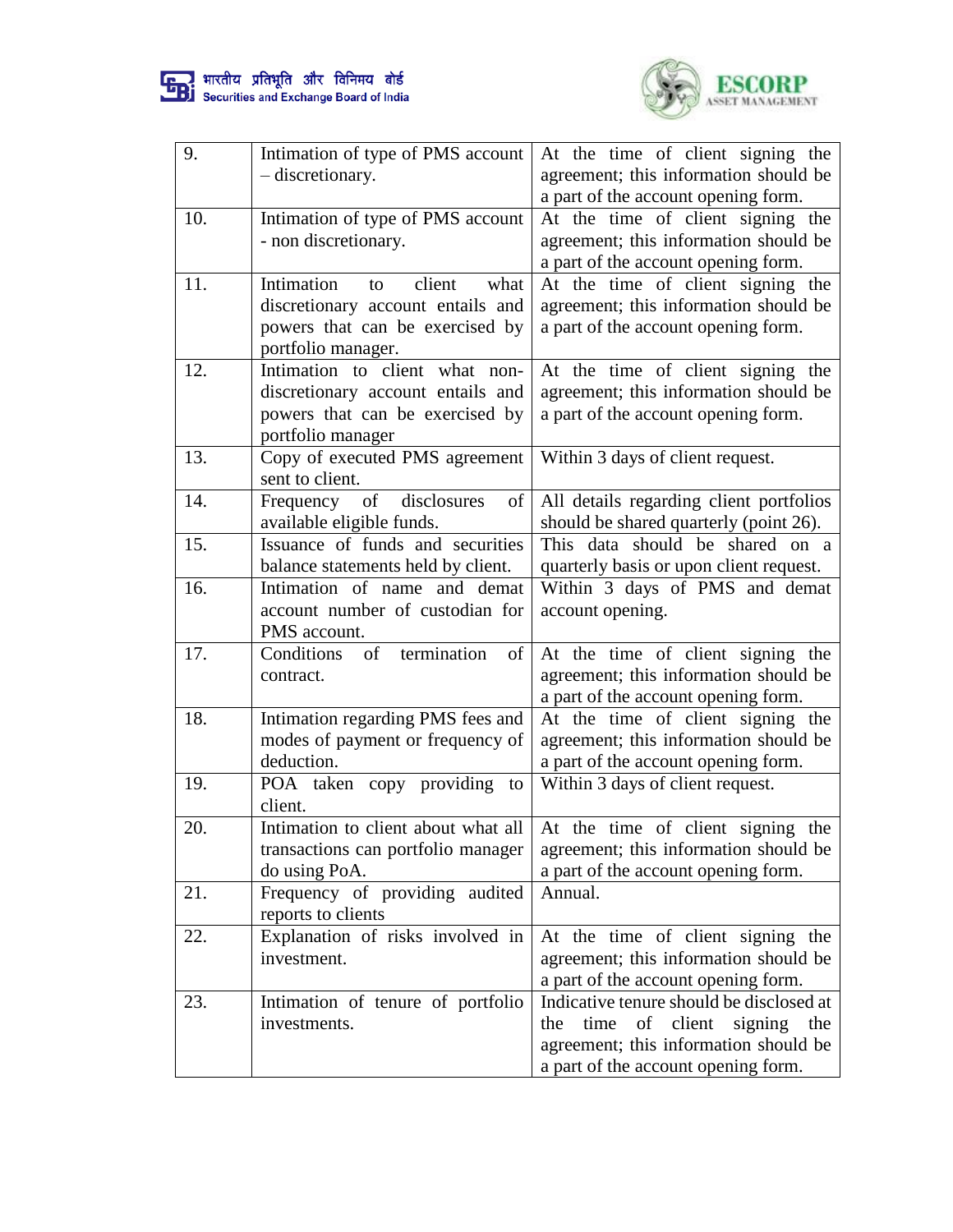



| 24. | clearly<br>Intimation<br>providing<br>restrictions imposed by the investor<br>on portfolio manager. | Negative list of securities should be<br>taken from the client at the time of<br>client signing the agreement; this<br>information should be a part of the<br>account opening form.                                            |
|-----|-----------------------------------------------------------------------------------------------------|--------------------------------------------------------------------------------------------------------------------------------------------------------------------------------------------------------------------------------|
| 25. | Intimation regarding settling of<br>client funds and securities.                                    | Settlement of funds and securities is<br>done by the Custodian. The details of<br>clients' funds and securities should be<br>sent to the clients in the prescribed<br>format not later than on a quarterly<br>basis.           |
| 26. | of<br>intimation<br>of<br>Frequency<br>transactions undertaken in portfolio<br>account.             | Not later than on a quarterly basis or<br>upon clients' request.                                                                                                                                                               |
| 27. | Intimation regarding conflict of<br>interest in any transaction.                                    | The portfolio manager should provide<br>details of related party transactions and<br>conflict of interest in the Disclosure<br>Document which should be available<br>on website of portfolio manager at all<br>times.          |
| 28. | Timeline for providing disclosure<br>document to investor.                                          | The latest disclosure document should<br>be provided to investors prior to<br>account opening<br>and<br>the<br>latest<br>disclosure<br>documents<br>should<br>be<br>available on website of portfolio<br>manager at all times. |
| 29. | Intimation to investor about details<br>of bank accounts where client funds<br>are kept.            | Within 3 days of PMS and demat<br>account opening                                                                                                                                                                              |
| 30. | Redressal of investor grievances.                                                                   | Within 30 days, subject to all the<br>information required to redress the<br>complaint<br>provided<br>is<br>by<br>the<br>complainant to the portfolio manager                                                                  |

#### **Notes:**

1. The number of days in the above timelines indicate clear working days

# **D. Details of grievance redressal mechanism and how to access it**

1. It is mandatory for every PMS provider to register itself on SEBI SCORES (SEBI Complaint Redress System). SCORES is a centralised online complaint resolution system through which the complainant can take up his grievance against the PMS provider and subsequently view its status. (https://scores.gov.in/scores/Welcome.html )